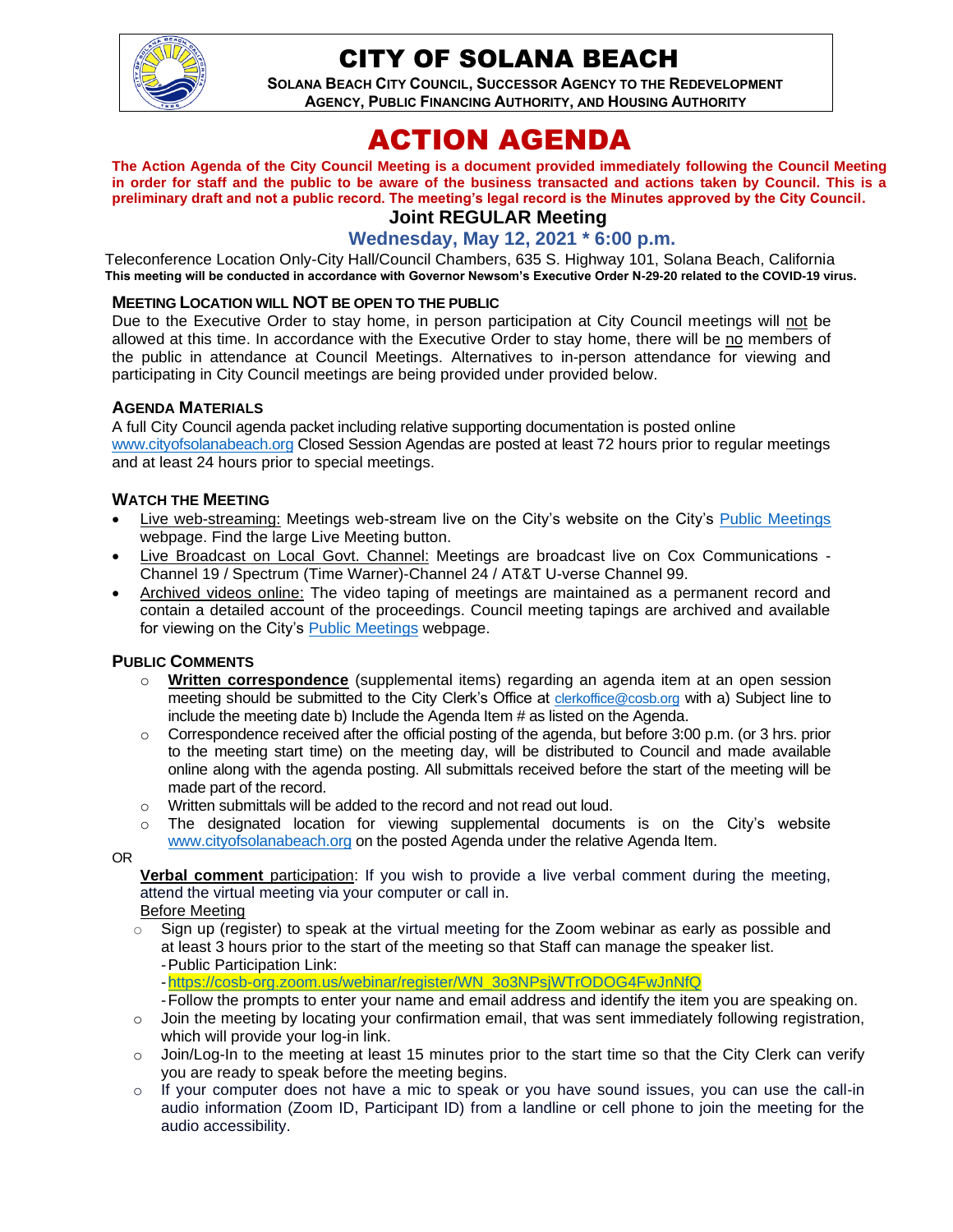$\circ$  If you call in as well for better audio, mute your computer's speakers to eliminate feedback so that you do not have two audios competing when you are speaking.

During Meeting:

- o Choose Gallery View to see the presentations, when applicable.
- $\circ$  Participants will be called upon from those who have Registered and their name is identified by the City Clerk calling from the registration list. You will be called on by name and unmuted by the meeting organizer and then you may provide comments for the allotted time. Allotted speaker times are listed under each [Agenda s](https://urldefense.proofpoint.com/v2/url?u=https-3A__www.ci.solana-2Dbeach.ca.us_index.asp-3FSEC-3DF0F1200D-2D21C6-2D4A88-2D8AE1-2D0BC07C1A81A7-26Type-3DB-5FBASIC&d=DwMFaQ&c=euGZstcaTDllvimEN8b7jXrwqOf-v5A_CdpgnVfiiMM&r=1XAsCUuqwK_tji2t0s1uIQ&m=C7WzXfOw2_nkEFMJClT55zZsF4tmIf_7KTn0o1WpYqI&s=3DcsWExM2_nx_xpvFtXslUjphiXd0MDCCF18y_Qy5yU&e=)ection.

#### **SPECIAL ASSISTANCE NEEDED - AMERICAN DISABILITIES ACT TITLE 2**

In compliance with the Americans with Disabilities Act of 1990, persons with a disability may request an agenda in appropriate alternative formats as required by Section 202. Any person with a disability who requires a modification or accommodation in order to participate in a meeting should direct such request to the City Clerk's office (858) 720-2400 [clerkoffice@cosb.org](mailto:EMAILGRP-CityClerksOfc@cosb.org) at least 72 hours prior to the meeting.

| <b>CITY COUNCILMEMBERS</b>                 |                                        |                                              |                                                   |
|--------------------------------------------|----------------------------------------|----------------------------------------------|---------------------------------------------------|
| Lesa Heebner, Mayor                        |                                        |                                              |                                                   |
| <b>Kristi Becker</b><br>Deputy Mayor       | <b>Kelly Harless</b><br>Councilmember  | David A. Zito<br>Councilmember<br>District 1 | <b>Jewel Edson</b><br>Councilmember<br>District 3 |
| <b>Gregory Wade</b><br><b>City Manager</b> | Johanna Canlas<br><b>City Attorney</b> |                                              | Angela Ivey<br><b>City Clerk</b>                  |

#### **SPEAKERS:**

See Public Participation on the first page of the Agenda for publication participation options.

#### **READING OF ORDINANCES AND RESOLUTIONS:**

Pursuant to [Solana Beach Municipal Code](https://www.codepublishing.com/CA/SolanaBeach/) Section 2.04.460, at the time of introduction or adoption of an ordinance or adoption of a resolution, the same shall not be read in full unless after the reading of the title, further reading is requested by a member of the Council. If any Councilmember so requests, the ordinance or resolution shall be read in full. In the absence of such a request, this section shall constitute a waiver by the council of such reading.

## **CALL TO ORDER AND ROLL CALL:**

#### **CLOSED SESSION REPORT:**

#### **FLAG SALUTE:**

#### **PROCLAMATIONS/CERTIFICATES:** *Ceremonial*

National Bike Month

#### **APPROVAL OF AGENDA: COUNCIL ACTION: Approved 5/0**

#### **ORAL COMMUNICATIONS:**

*Note to Public: Refer to Public Participation for information on how to submit public comment.*  This portion of the agenda provides an opportunity for members of the public to address the City Council on items relating to City business and not appearing on today's agenda by having submitted written comments for the record to be filed with the record or by registering to join the virtual meeting online to speak live, per the Public Participation instructions on the Agenda.

Comments relating to items on this evening's agenda are taken at the time the items are heard. Pursuant to the Brown Act, no action shall be taken by the City Council on public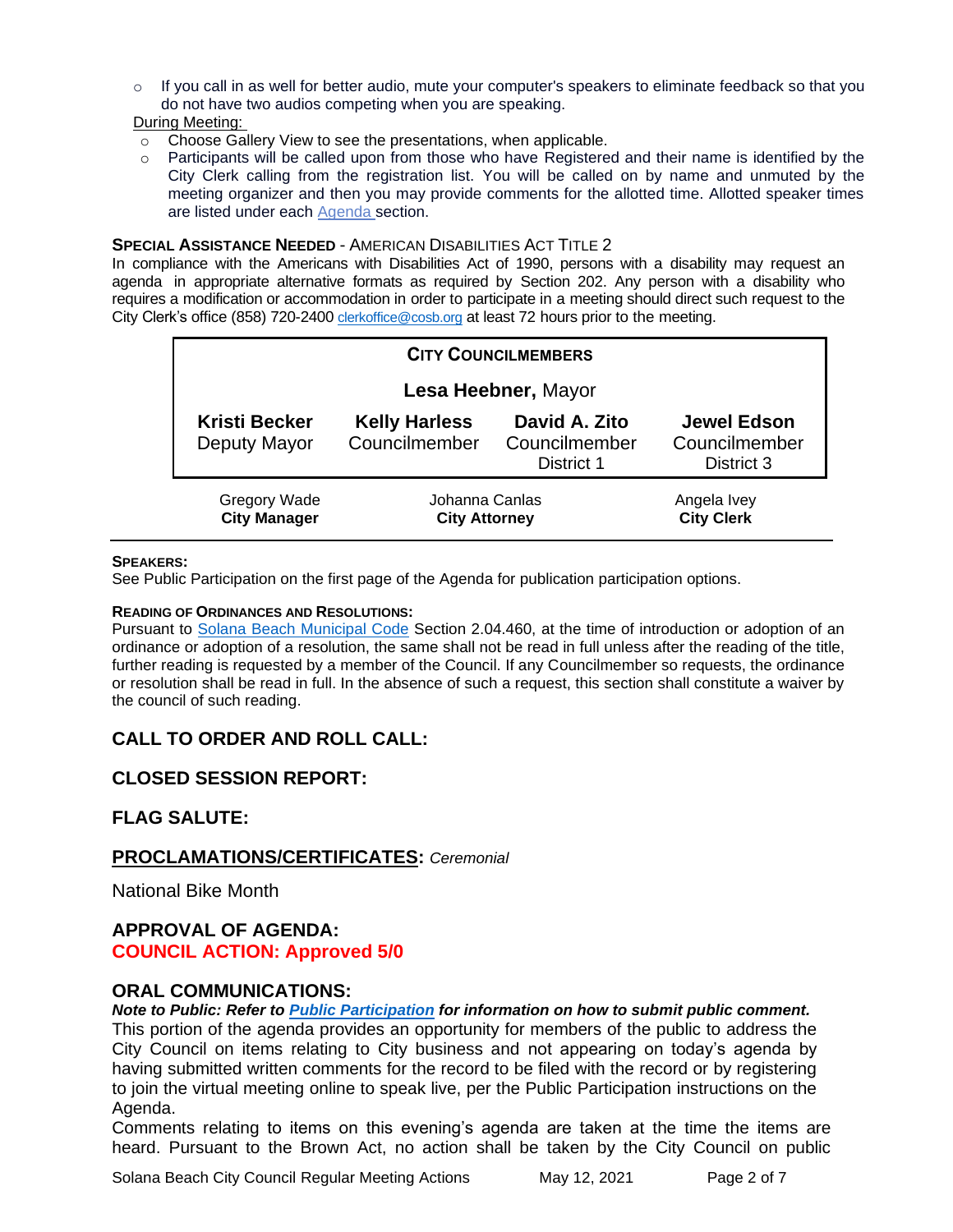comment items. Council may refer items to the City Manager for placement on a future agenda. The maximum time allotted for each speaker is THREE MINUTES (SBMC 2.04.190).

## **COUNCIL COMMUNITY ANNOUNCEMENTS / COMMENTARY:**

*An opportunity for City Council to make brief announcements or report on their activities. These items are not agendized for official City business with no action or substantive discussion.* 

### **A. CONSENT CALENDAR:** (Action Items) (A.1. - A.6.)

*Note to Public: Refer to Public Participation for information on how to submit public comment.* 

Items listed on the Consent Calendar are to be acted in a single action of the City Council unless pulled for discussion.

Any member of the public may address the City Council on an item of concern by submitting written correspondence for the record to be filed with the record or by registering to join the virtual meeting online to speak live, per the Public Participation instructions on the Agenda. The maximum time allotted for each speaker is THREE MINUTES (SBMC 2.04.190).

Those items removed from the Consent Calendar by a member of the Council will be trailed to the end of the agenda, while Consent Calendar items removed by the public will be discussed immediately after approval of the Consent Calendar.

## **A.1. Minutes of the City Council.**

Recommendation: That the City Council

1. Approve the Minutes of the March 24, 2021 and April 14, 2021 City Council Meetings.

Approved Minutes [http://www.ci.solana-beach.ca.us/index.asp?SEC=F0F1200D-21C6-4A88-8AE1-0BC07C1A81A7&Type=B\\_BASIC](http://www.ci.solana-beach.ca.us/index.asp?SEC=F0F1200D-21C6-4A88-8AE1-0BC07C1A81A7&Type=B_BASIC) **COUNCIL ACTION: Approved 5/0**

#### **A.2. Register Of Demands.** (File 0300-30)

Recommendation: That the City Council

1. Ratify the list of demands for April 10, 2021 – April 23, 2021.

#### [Item A.2. Report \(click here\)](https://solanabeach.govoffice3.com/vertical/Sites/%7B840804C2-F869-4904-9AE3-720581350CE7%7D/uploads/Item_A.2._Report_(click_here)_-_5-12-21_O.pdf) **COUNCIL ACTION: Approved 5/0**

#### **A.3. General Fund Budget Adjustments for Fiscal Year 2020/21.** (File 0330-30)

Recommendation: That the City Council

1. Receive the report listing changes made to the Fiscal Year 2020-2021 General Fund Adopted Budget.

[Item A.3. Report \(click here\)](https://solanabeach.govoffice3.com/vertical/Sites/%7B840804C2-F869-4904-9AE3-720581350CE7%7D/uploads/Item_A.3._Report_(click_here)_-_5-12-21_O.pdf) **COUNCIL ACTION: Approved 5/0**

#### **A.4. City of Kindness Council Subcommittee.** (File 0160-80)

Recommendation: That the City Council

1. Consider adoption of **Resolution 2021-059** forming a temporary City of Kindness Council Subcommittee for the upcoming fiscal year and appointing Mayor Heebner and Councilmember Zito to the City of Kindness Council Subcommittee with the Subcommittee and appointments concluding on June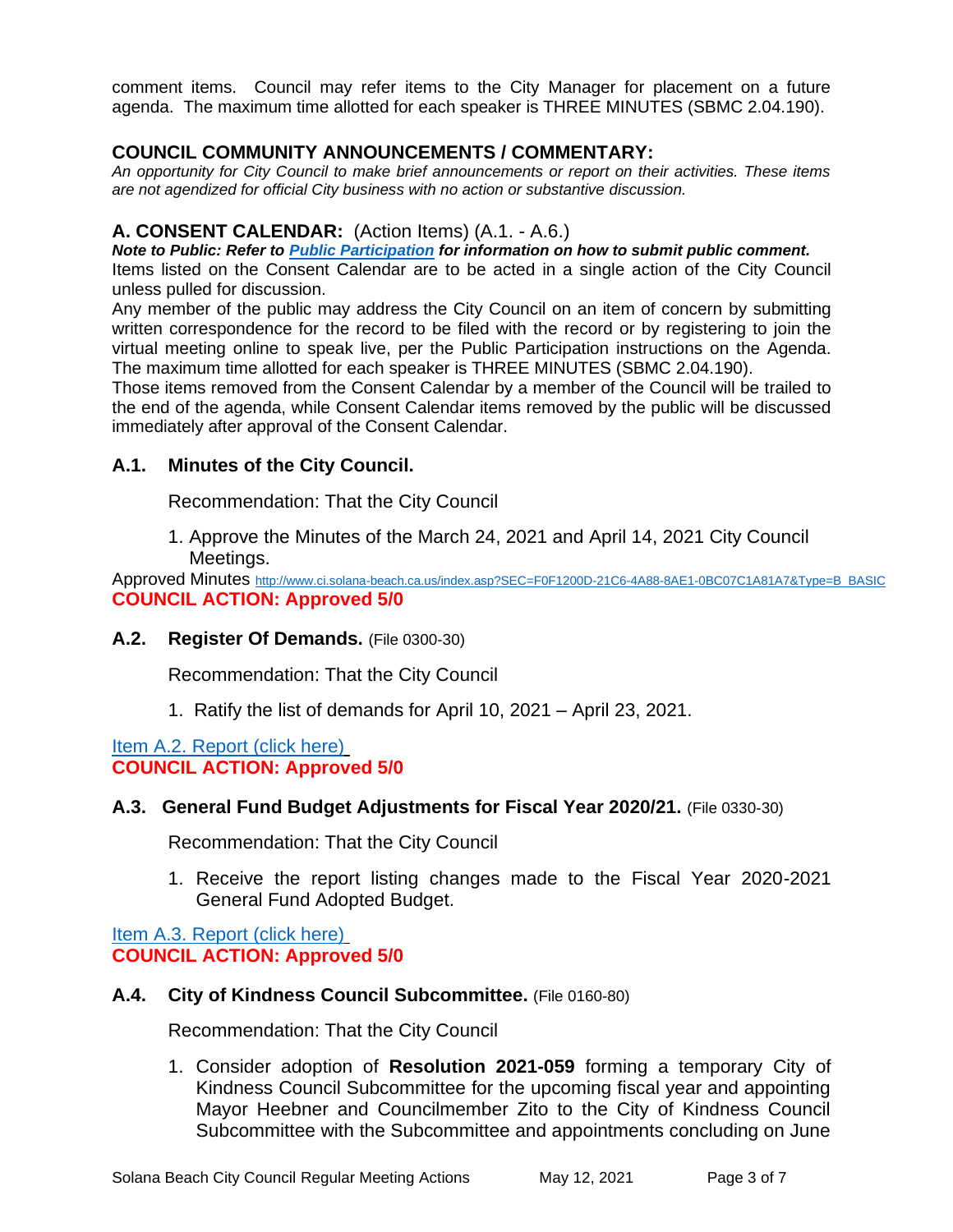#### 30, 2022.

[Item A.4. Report \(click here\)](https://solanabeach.govoffice3.com/vertical/Sites/%7B840804C2-F869-4904-9AE3-720581350CE7%7D/uploads/Item_A.4._Report_(click_here)_-_5-12-21_O.pdf)

[Item A.4. Supplemental Docs \(upd. 5-12-21 at 3:25pm\)](https://solanabeach.govoffice3.com/vertical/Sites/%7B840804C2-F869-4904-9AE3-720581350CE7%7D/uploads/Item_A.4._Supplemental_Docs_(upd._5-12-21_at_325pm)_-_O.pdf)

*Posted Reports & Supplemental Docs contain records up to the cut off time, prior to the start of the meeting, for processing new submittals. The final official record containing handouts, PowerPoints, etc. can be obtained through a Records Request to the City Clerk's Office.*

**COUNCIL ACTION: Approved 5/0**

**A.5. Quarterly Investment Report.** (File 0350-44)

Recommendation: That the City Council

1. Accept and File the Cash and Investment Report for the quarter ended March 31, 2021.

[Item A.5. Report \(click here\)](https://solanabeach.govoffice3.com/vertical/Sites/%7B840804C2-F869-4904-9AE3-720581350CE7%7D/uploads/Item_A.5._Report_(click_here)_-_5-12-21_O.pdf)

*Posted Reports & Supplemental Docs contain records up to the cut off time, prior to the start of the meeting, for processing new submittals. The final official record containing handouts, PowerPoints, etc. can be obtained through a Records Request to the City Clerk's Office.*

**COUNCIL ACTION: Approved 5/0**

### **A.6. Resolution of Denial - 330 S. Cedros Ave., Applicant: RAF Pacifica Group, Case: MOD21-002** (File 0600-40)

Recommendation: That the City Council

1. Adopt **Resolution 2021-057** denying the request for a Modification to the approved Development Review Permit, Structure Development Permit, Conditional Use Permit, Minor Exception, and Comprehensive Sign Plan for the conversion of a commercial retail tenant space to a commercial office tenant space in the mixed-use project at 330 S. Cedros Avenue, Solana Beach.

[Item A.6. Report \(click here\)](https://solanabeach.govoffice3.com/vertical/Sites/%7B840804C2-F869-4904-9AE3-720581350CE7%7D/uploads/Item_A.6._Report_(click_here)_-_5-12-21_O.pdf)

*Posted Reports & Supplemental Docs contain records up to the cut off time, prior to the start of the meeting, for processing new submittals. The final official record containing handouts, PowerPoints, etc. can be obtained through a Records Request to the City Clerk's Office.*

**COUNCIL ACTION: Approved 5/0**

## **B. PUBLIC HEARINGS: (None)**

## **C. STAFF REPORTS: (C.1. – C.3.)**

*Note to Public: Refer to Public Participation for information on how to submit public comment.*  Any member of the public may address the City Council on an item of concern by submitting written correspondence for the record to be filed with the record or by registering to join the virtual meeting online to speak live, per the Public Participation instructions on the Agenda. The maximum time allotted for each speaker is THREE MINUTES (SBMC 2.04.190).

## **C.1. Sewer Service Charges.** (File 1040-70)

Recommendation: That the City Council

1. Approve **Resolution 2021-060** to maintain sewer service charges at their current level for the next five fiscal years through FY 2025/26 and approve the Reserve Policy.

[Item C.1. Report \(click here\)](https://solanabeach.govoffice3.com/vertical/Sites/%7B840804C2-F869-4904-9AE3-720581350CE7%7D/uploads/Item_C.1._Report_(click_here)_-_5-12-21_O.pdf)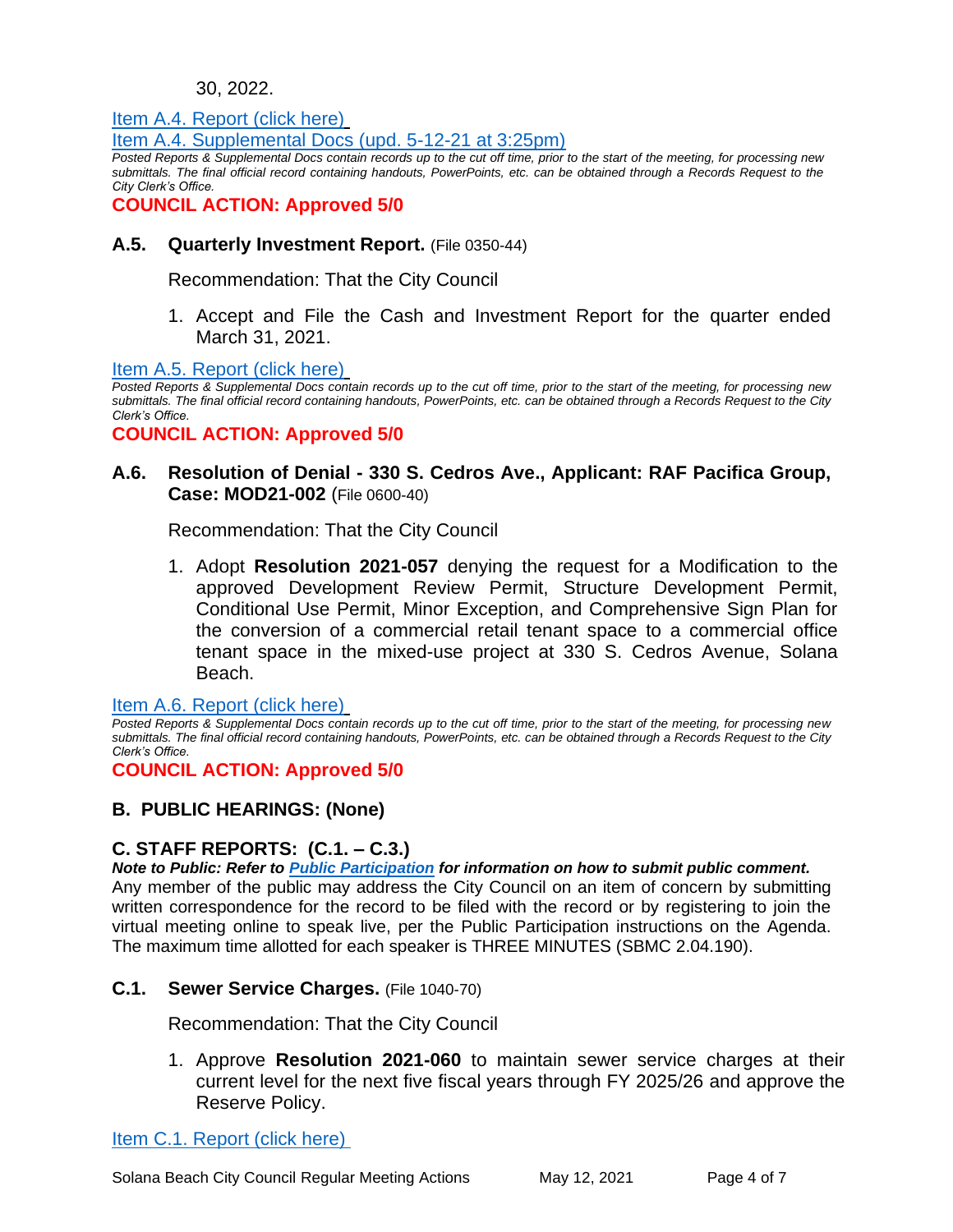*Posted Reports & Supplemental Docs contain records up to the cut off time, prior to the start of the meeting, for processing new submittals. The final official record containing handouts, PowerPoints, etc. can be obtained through a Records Request to the City Clerk's Office.*

**COUNCIL ACTION: Approved 5/0**

#### **C.2. Website Redesign Services.** (File 0190-60)

Recommendation: That the City Council

1. Approve **Resolution 2021-055** authorizing the City Manager to sign an agreement with 360Civic for website redesign services for three years and authorizing extensions of the agreement for hosting and maintenance services for up to two additional years.

[Item C.2. Report \(click here\)](https://solanabeach.govoffice3.com/vertical/Sites/%7B840804C2-F869-4904-9AE3-720581350CE7%7D/uploads/Item_C.2._Report_(click_here)_-_5-12-21_O.pdf)

*Posted Reports & Supplemental Docs contain records up to the cut off time, prior to the start of the meeting, for processing new submittals. The final official record containing handouts, PowerPoints, etc. can be obtained through a Records Request to the City Clerk's Office.*

**COUNCIL ACTION: Approved 5/0**

### **C.3. Citizen Commission Vacancies: Public Arts Commission and Parks & Recreation Commission Appointments.** (File 0120-06)

Recommendation: That the City Council

1. Consider the application(s) submitted and make an appointment to the vacancy on the Public Arts Commission with a term ending January 2022 and make two appointments to the vacancies on the Parks & Recreation Commission with terms until January 2022 and January 2023.

[Item C.3. Report \(click here\)](https://solanabeach.govoffice3.com/vertical/Sites/%7B840804C2-F869-4904-9AE3-720581350CE7%7D/uploads/Item_C.3._Report_(click_here)_-_5-12-21_O.pdf)

[Item C.3. Updated Report #1 \(upd. 5-10-21 at 845am\)](https://solanabeach.govoffice3.com/vertical/Sites/%7B840804C2-F869-4904-9AE3-720581350CE7%7D/uploads/Item_C.3._Updated_Report_1_-_O.pdf)

[Item C.3. Supplemental Docs \(upd. 5-10-21 at 845am\)](https://solanabeach.govoffice3.com/vertical/Sites/%7B840804C2-F869-4904-9AE3-720581350CE7%7D/uploads/Item_C.3._Supplemental_Docs_(5-9-21)_-_O.pdf)

*Posted Reports & Supplemental Docs contain records up to the cut off time, prior to the start of the meeting, for processing new submittals. The final official record containing handouts, PowerPoints, etc. can be obtained through a Records Request to the City Clerk's Office.*

**COUNCIL ACTION: Approved 5/0** to appoint Jeanie Grischy to the Public Arts Commission until 2023, James Lally to the Parks & Recreation Commission until 2023, and Jim Sagona to the Parks & Recreation Commission until 2022.

#### **WORK PLAN COMMENTS:**

*Adopted June 12, 2019*

#### **COMPENSATION & REIMBURSEMENT DISCLOSURE:**

GC: Article 2.3. Compensation: 53232.3. (a) Reimbursable expenses shall include, but not be limited to, meals, lodging, and travel. 53232.3 (d) Members of a legislative body shall provide brief reports on meetings attended at the expense of the local agency "*City*" at the next regular meeting of the legislative body.

#### **COUNCIL COMMITTEE REPORTS:** Council [Committees](https://www.ci.solana-beach.ca.us/index.asp?SEC=584E1192-3850-46EA-B977-088AC3E81E0D&Type=B_BASIC)

#### **REGIONAL COMMITTEES: (outside agencies, appointed by this Council)**

- a. City Selection Committee (meets twice a year) Primary-Heebner, Alternate-Edson
- b. Clean Energy Alliance (CEA) JPA: Primary-Becker, Alternate-Zito
- c. County Service Area 17: Primary- Harless, Alternate-Edson
- d. Escondido Creek Watershed Authority: Becker /Staff (no alternate).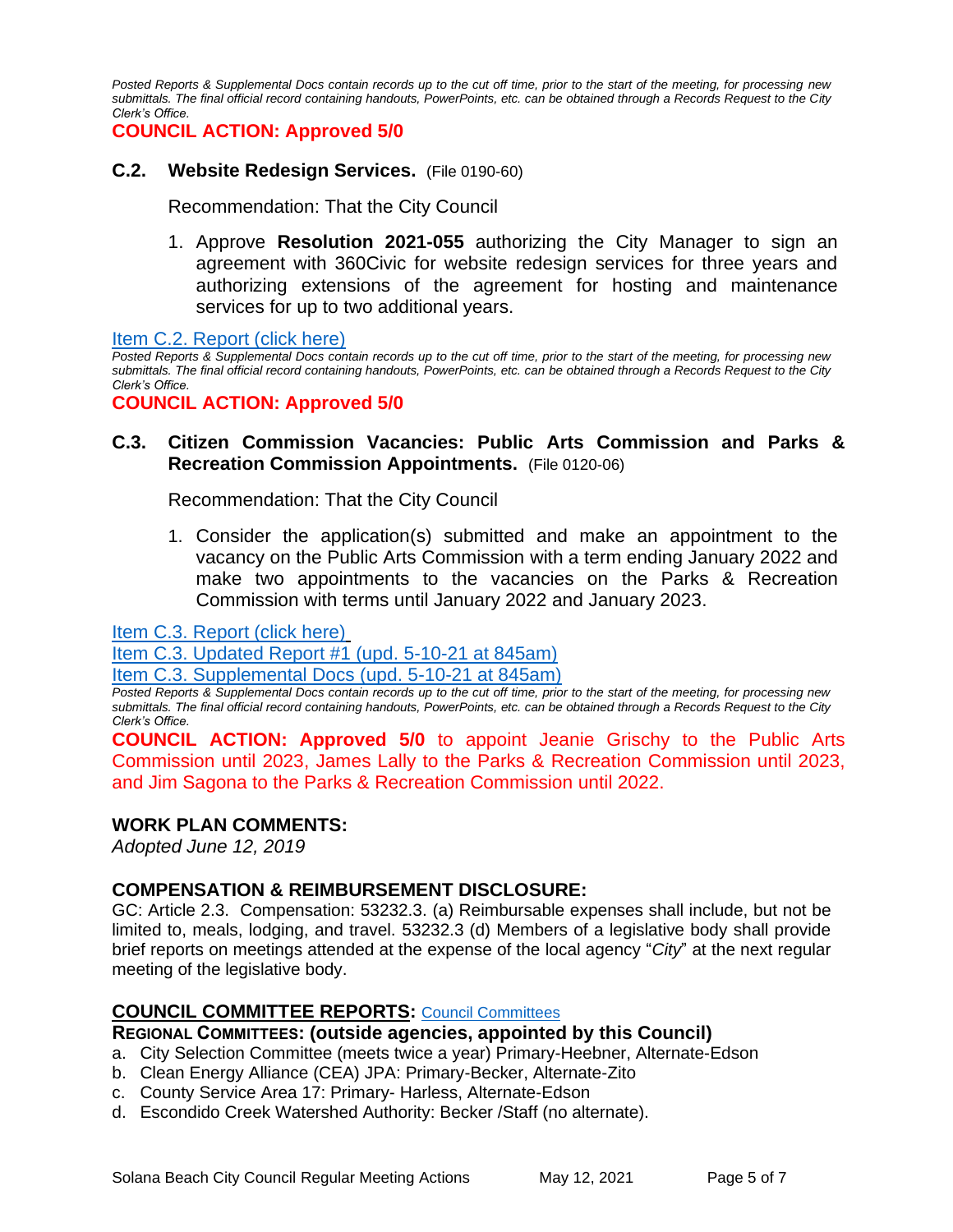- e. League of Ca. Cities' San Diego County Executive Committee: Primary-Becker, Alternate-Harless. Subcommittees determined by its members.
- f. League of Ca. Cities' Local Legislative Committee: Primary-Harless, Alternate-Becker
- g. League of Ca. Cities' Coastal Cities Issues Group (CCIG): Primary-Becker, Alternate-**Harless**
- h. North County Dispatch JPA: Primary-Harless, Alternate-Becker
- i. North County Transit District: Primary-Edson, Alternate-Harless
- j. Regional Solid Waste Association (RSWA): Primary-Harless, Alternate-Zito
- k. SANDAG: Primary-Heebner, 1<sup>st</sup> Alternate-Zito, 2<sup>nd</sup> Alternate-Edson. Subcommittees determined by its members.
- l. SANDAG Shoreline Preservation Committee: Primary-Becker, Alternate-Zito
- m. San Dieguito River Valley JPA: Primary-Harless, Alternate-Becker
- n. San Elijo JPA: Primary-Zito, Primary-Becker, Alternate-City Manager
- o. 22<sup>nd</sup> Agricultural District Association Community Relations Committee: Primary-Edson, Primary-Heebner

#### **STANDING COMMITTEES: (All Primary Members)** *(Permanent Committees)*

- a. Business Liaison Committee Zito, Edson.
- b. Fire Dept. Management Governance & Organizational Evaluation Harless, Edson
- c. Highway 101 / Cedros Ave. Development Committee Edson, Heebner
- d. Parks and Recreation Committee Zito, Harless
- e. Public Arts Committee Edson, Heebner
- f. School Relations Committee Becker, Harless
- g. Solana Beach-Del Mar Relations Committee Heebner, Edson

#### **CITIZEN COMMISSION(S)**

a. Climate Action Commission: Primary-Zito, Alternate-Becker

## **ADJOURN:**

#### *Next Regularly Scheduled Meeting is May 26, 2021*

*Always refer the City's website Event Calendar for Special Meetings or an updated schedule. Or Contact City Hall 858-720-2400 [www.cityofsolanabeach.org](http://www.cityofsolanabeach.org/)* 

#### **AFFIDAVIT OF POSTING**

*STATE OF CALIFORNIA COUNTY OF SAN DIEGO CITY OF SOLANA BEACH*



I, Angela Ivey, City Clerk of the City of Solana Beach, do hereby certify that this Agenda for the May 12, 2021 Council Meeting was called by City Council, Successor Agency to the Redevelopment Agency, Public Financing Authority, and the Housing Authority of the City of Solana Beach, California, was provided and posted on May 5, 2021 at 2:40 p.m. on the City Bulletin Board at the entrance to the City Council Chambers. Said meeting is held at 6:00 p.m., May 12, 2021, in the Council Chambers, at City Hall, 635 S. Highway 101, Solana Beach, California.

Angela Ivey, City Clerk \* City of Solana Beach, CA

#### **CITIZEN CITY COMMISSION AND COMMITTEE MEETINGS:**

Regularly Scheduled, or Special Meetings that have been announced, are posted on each Citizen Commission's Agenda webpage. See the [Citizen Commission's Agenda webpages o](https://www.ci.solana-beach.ca.us/index.asp?SEC=3302C065-5C8A-43D2-88C2-F03C61D1DA2A&Type=B_BASIC)r the City's Events [Calendar](https://www.ci.solana-beach.ca.us/index.asp?SEC=FA26EC83-8D1C-4941-A3B2-20CA81EDCDDE&Type=B_EV) for updates.

Solana Beach City Council Regular Meeting Actions May 12, 2021 Page 6 of 7